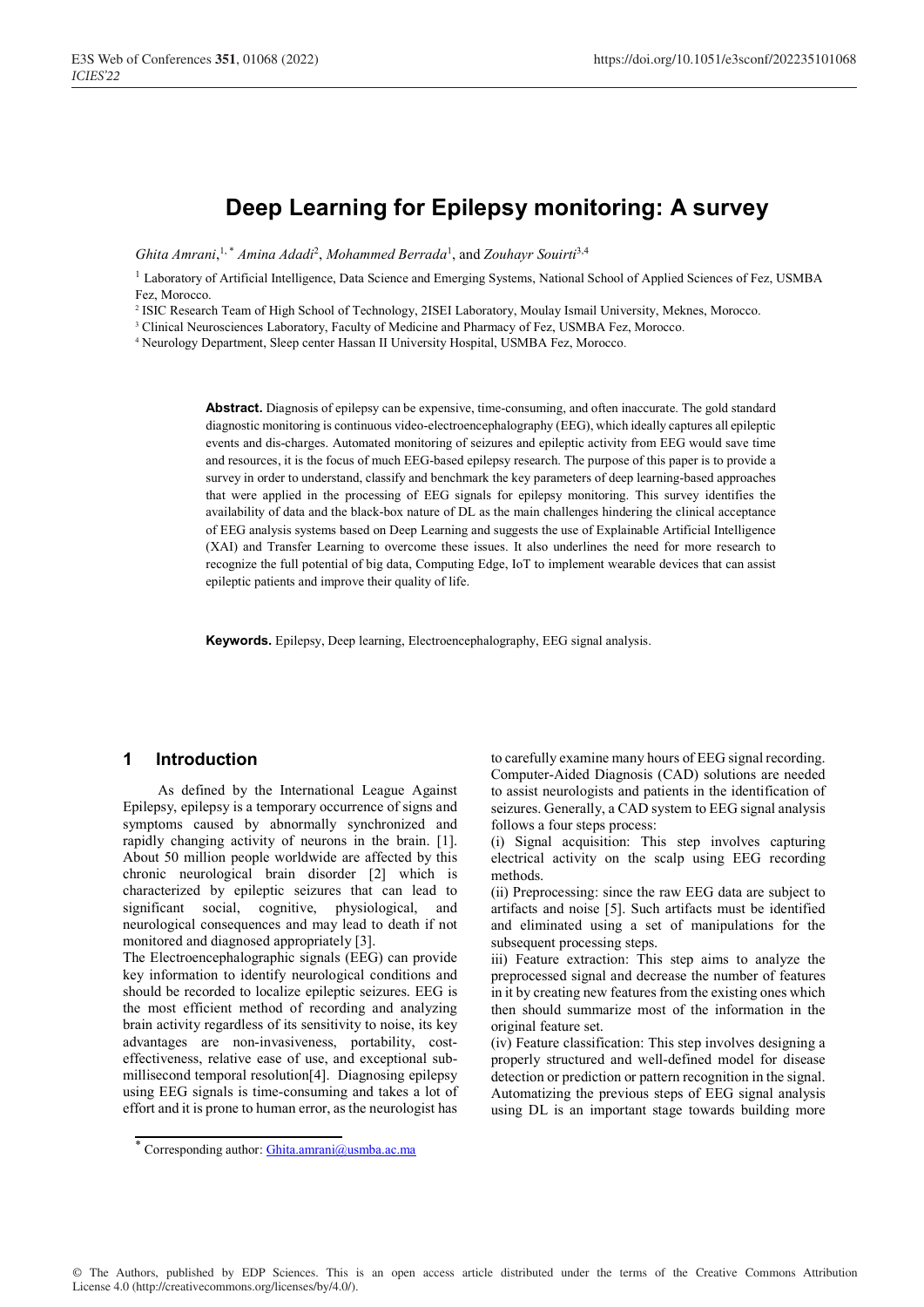practical EEG applications relying less on human professional capacities requiring longer training and expertise. The purpose of this paper is to provide a survey in order to understand, classify and benchmark the key parameters of deep learning-based approaches that were applied in the processing of EEG signals for epilepsy monitoring. In this sense, we make two main contributions:

- Based on literature analysis, we give a structured overview of the existing approaches with respect of the four steps process of analyzing EEG signals.
- We spot and discuss future research avenues and trends in this field that we filtered from the survey of literature.

The rest of this paper is organized as follows. A survey based on the epilepsy monitoring automation process is presented in section 2. The potential research directions and open problems are summarized in section 3. Finally, the conclusion is delineated in section 4.

# **2 Survey on DL for epilepsy: a processbased perspective**

In the quest to digitalize epilepsy monitoring, several DL methods have been proposed in the literature. Based on the conducted survey of the literature, we noted that the existing approaches vary mainly on the aim of using DL techniques, for example, to reduce noise, to augment data, to extract features, or to decode the neurologic disorder. Hence, we choose to arrange the included studies according to the stages of EEG analysis process described in the previous section. Prior to this paper, we know of few works that tried to study the issue from this standpoint. For example, the review of Shoeibi et al. [6] adopted a technical viewpoint and focused on the type of DL architectures, in addition, it focused only on epileptic seizure detection problems.



**Fig. 1.** Classification of DL based epilepsy monitoring methods according to the stages of EEG signal analysis process

 Figure 1 provides a classification of existing approaches; the proposed taxonomy is structured following the EEG analysis process. To describe this classification in detail, we devote a subsection to each step of the process.

### **2.1. Data acquisition**

Public datasets:

Epilepsy databases are important in the design of accurate and robust CADs. Several EEG datasets were used by the included studies., namely, Freiburg [7], CHB-MIT [8], Intracranial EEG dataset Kaggle [9], Bonn [10], Bern-Barcelona [11], Epileptic seizure recognition dataset [12], TUH abnormal EEG corpus [13]. Although the number of data sets in this area is quite large, they cannot be mixed easily due to different frequency sampling and other parameters. In addition, many of the public datasets suffer from the quality of data.

Private datasets:

 Private datasets are gathered by scholars in their laboratory, hospital, or institution. While private datasets contain relatively a better quality of data, they remain limited in quantity. Additionally, private databases are not made available online so that other researchers can benefit from them, thus reproducibility remains questionable.

 Data augmentation and transfer learning approaches:

A common issue of the public and the private datasets is the small sample data, in this sense, DL techniques have extensively been used in the stage of data acquisition to overcome this issue. Either by augmenting artificially data or by using prior knowledge. For instance, due to lack of datasets, Liu et al. [14] and Liang et al. [15] developed a technique of data augmentation that consists of splitting and overlap-ping consecutive segments using Principal Component Analysis (PCA) and Fast Fourier Transform (FFT) to obtain more training data. Wei et al. [16] used Wasserstein Generative Adversarial Nets (WGANs) as a data augmentation technique. Further-more, Daoud and Bayoumi [17] used a semi-supervised approach based on Deep convolutional Autoencoder (DCAE) and on transfer learning technique to enhance the model optimization. Toraman [18] used transfer learning which has enabled more efficient feature extraction from small datasets and also allows the learning of small dataset with low computational cost.

### **2.2. Preprocessing**

In general, biomedical signals are subject to artifacts and noise during their acquisition and processing, which strongly affects the quality of feature extraction techniques. These disturbances are detected and removed in preprocessing stage using DL.

Generally, preprocessing is performed using statistical methods such as the z-score normalization technique [19] to normalize EEG signal, downsampling, resampling, and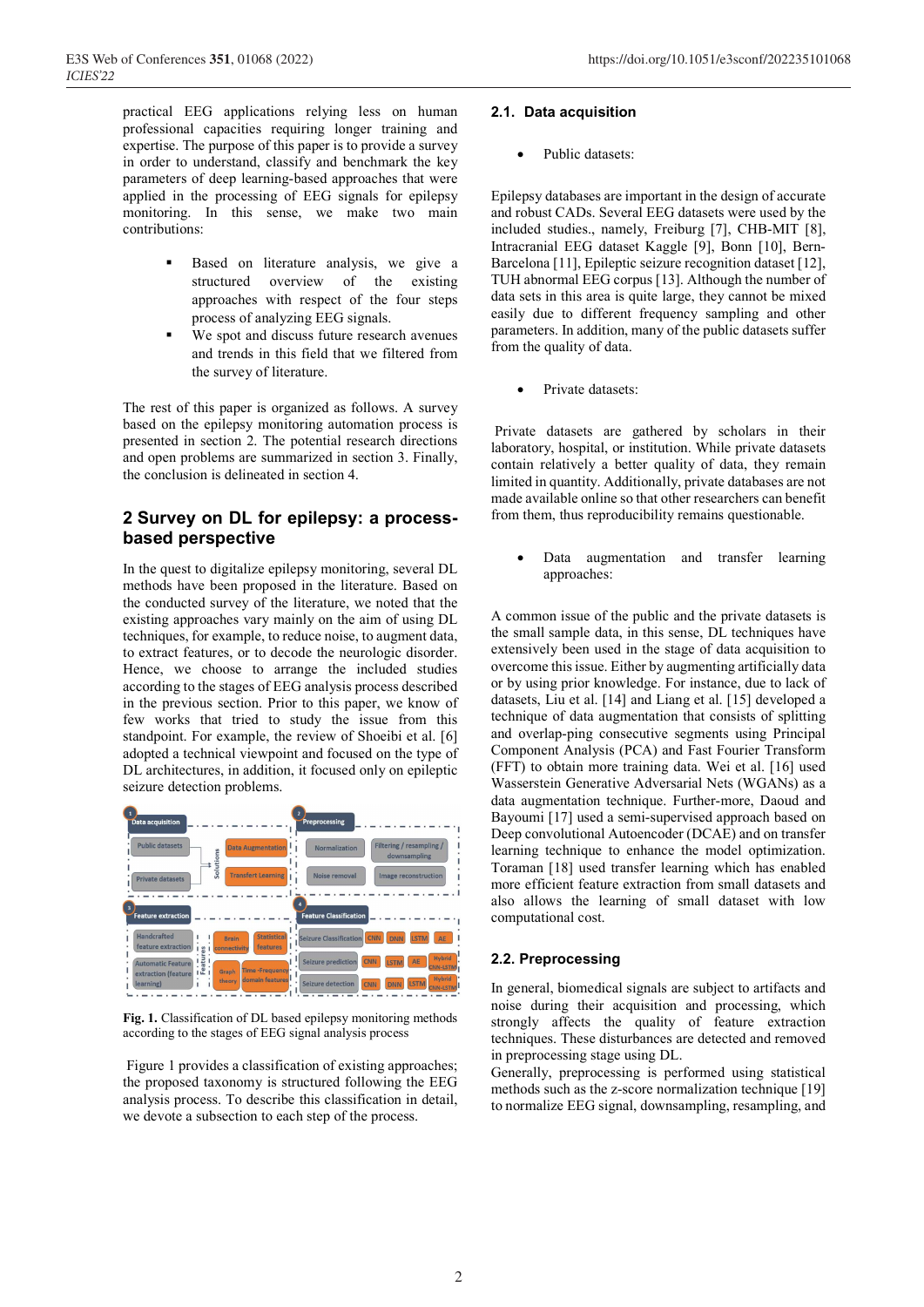filtering [20], and noise removal using Short Time Fourier Transform (STFT) [21].

Some research made use of deep architectures to preprocess EEG data, Li et al. [22] used CNN to construct an optimal filter band.

 In the studied works, we observed that many works used preprocessing methods while considerable works skip this stage. By comparing the performance of the two classes of approaches, we noted that the accuracy range of the studies that used preprocessing is [82.27%-98%]. The accuracy of the studies that used the raw EEG signal without preprocessing is [90%,99. 6%]. This leads us to state that DL models can select meaningful information and automatically apply filters to the raw data without the need for an additional method, so the use of preprocessing does not impact the performance of the model, rather it impacts the computational resources. Because with the use of preprocessing, the dimension of the input is reduced, hence the time and computation are also decreased, as result the learning time is shorter and the resources are less required.

#### **2.3. Feature extraction**

Features are retrieved from the preprocessed EEG signals using different feature extraction procedures to prepare the signals for the deployment of deep networks. In the surveyed literature, we distinguished between (i) works that used handcrafted features to extract features related to time, frequency, brain connectivity, graphtheoretic measures to describe the functional connectivity between EEG channels, and other statistical features (mean, variance, skewness, kurtosis) that provide information about the symmetry and the peaks in the EEG data [23]. Fast Fourier Transform, discrete wavelet transform, and Wavelet Decomposition method are the most used methods in this type of approach. (ii) works that used DL models for automatic feature extraction. For instance, Truong et al. [21] used an unsupervised feature extraction technique based on GAN. Daoud and Bayoumi [17], Wei et al. [24], and Xu et al. [25] used CNN to extract the significant spatial features from different scalp positions. Xu et al. [25] used long short-term memory (LSTM) to further extract the temporal features in addition to the deep features extracted by CNN.

By comparing the effectiveness of handcrafted and DL features extraction in the studied works, we clearly noted that the latter outperforms the former. However, in the learned feature extraction, there is no control on what features the model will extract from the data (in many cases the extracted features have no real-world interpretation).

#### **2.4. Feature classification**

Feature classification is the end process of EEG signal analysis. It is arguably the stage where deep architectures are most used. Various DL architectures are used to decode different epileptic disorders. Decoded epileptic disorders include detecting the ictal or preictal phase of the seizure, identifying types of seizure such as focal, tonic, clonic, or myoclonic seizure, and predicting highrisk clinical symptoms of epilepsy, just to name a few. By analyzing the problems being decoded in this stage, we can classify them into three main groups of tasks, namely, classification, detection, and prediction. Hence, we choose to categorize the DL models based on the decoding problem. Table 1. Illustrates each decoded problem with the implemented DL models and their performance.

**Table 1.** Feature classification based on decoding epileptic problems

| <b>Decoded</b>        | DL model                     | Accuracy                | Main             |
|-----------------------|------------------------------|-------------------------|------------------|
| problem               |                              | range                   | Works            |
| <b>Classification</b> | <b>CNN</b>                   | $[88.76\%]$ -<br>98.9%] |                  |
|                       | Deep Neural<br>network (DNN) | $[90\% - 96\%]$         | [26]<br>$[27]$   |
|                       | <b>LSTM</b>                  | 96.54%                  | [28]             |
|                       | AE                           | 95%                     |                  |
| Prediction            | <b>CNN</b>                   | [98% -<br>99.5%]        |                  |
|                       | <b>LSTM</b>                  | $[96.08\%]$<br>99.08%]  | $[17]$<br>$[24]$ |
|                       | AE                           | 88%                     | [29]             |
|                       | Hybrid CNN-LSTM              | $[93.4\%]$ -<br>99.6%]  |                  |
| <b>Detection</b>      | <b>CNN</b>                   | $[74.8\%$ -<br>99.5%]   |                  |
|                       | <b>DNN</b>                   | $[97.21\%]$<br>98.3%]   | $[19]$<br>$[30]$ |
|                       | <b>LSTM</b>                  | 95.5%                   | $[22]$           |
|                       | Hybrid CNN-LSTM              | 95.42%                  |                  |

The task of classification is based on the categorization of seizures according to the type of epilepsy: focal/generalized, nonspecific seizure, Simple/Complex, partial seizure, Absence/tonic/tonic-clonic/ myoclonic seizure. CNN was used by the majority of classification studies and has achieved the highest accuracy that reached 98.9%.

Concerning the task of prediction, it relies on triggering the alarm at the detection of the preictal period. It requires identifying the existence and duration of the preictal period. Hybrid CNN-LSTM was the most used in prediction studies and has achieved the highest accuracy that reached 99.6%.

Regarding the task of detection that is mostly performed, it is based on the identification of patients with epilepsy and the recognition of epileptiform EEG discharges. CNN was used by the majority of detection studies and has achieved the highest accuracy that reached 99.5%.

### **3 Discussion**

We propose in this section to emphasize some research pathways which, based on the conducted survey, hold the potential to define the research landscape related to DL-based Epilepsy monitoring.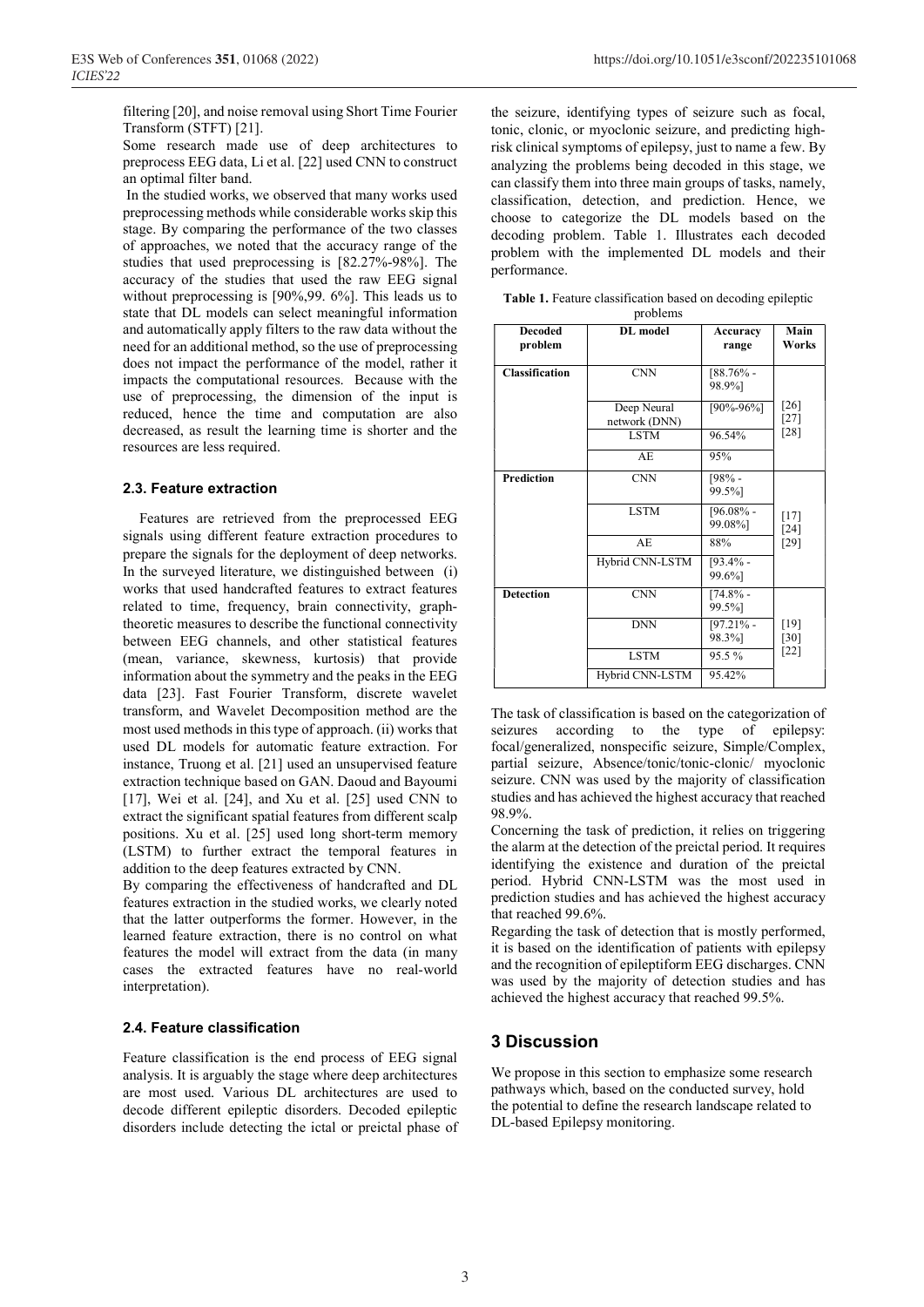- Managing small sample datasets: Data is a key issue in computer-based EEG analysis. Numerous studies use relatively small and private data, whereas DL algorithms perform more efficiently with a larger and more varied dataset. EEG Dataefficient methods are expected to be of a central focus in neuroscience in order to harness the power of artificial learners while achieving good results with less training data and in particular less human supervision [31].
- Explainable models: Though accurate in their predictions and classifications, DL-based approaches suffer from the lack of interpretability. In this sense, Explainable AI [32] is seen as a promising mechanism to increase algorithmic transparency and accountability. And hence to improve the clinical acceptance of these DL-based EEG.
- Computational resources: DL models are highly resource-consuming. Unfortunately, these resources are not affordable for everyone. Therefore, researchers need to work towards resource optimization. required by leveraging the potential of cutting-edge Big Data, IoT, and Edge Computing tools for real-time processing and safe storage of EEG data. The use of such technologies helps to enable handling patients with neurological disorders at anytime, anywhere.
- Teleneurology: Neurology telemedicine can be used to support patients who are unable to consult experts and patients with neurological impairment or who require urgent care. [33]. Neurology is one of the most difficult practices to manage remotely since it requires specific devices to monitor brain activity. However, given the implications of the current health crisis (Covid-19 pandemic), teleneurology is identified as a priority in the research agendas. DLbased wearable devices can revolutionize this innovative healthcare practice. Indeed, deep intelligent architectures can facilitate, optimize, and secure the communication, transfer, and processing of the different biosignals received from mobile or wearable devices, enabling the patient to receive treatment from his own home [34].

# **4 Conclusion**

From the performed review, it can be concluded that automated EEG analysis systems based on DL have shown their potential success in epilepsy monitoring. Many Deep neural network architectures have already been explored to design such systems. However, hybrid architectures showed a significant performance comparing to mono-architectures. The accuracies obtained for seizure monitoring are fair, and work in this area needs to focus more on the use of clinical datasets and seizure prediction.

Our findings identified data availability and the black-box nature of DL as the main challenges hindering the clinical acceptance of EEG analysis systems based on DL and suggest the use of transfer learning and XAI to overcome these issues. Further research should be conducted to optimize resources to move forward in the field of teleneurology and to implement wearable devices that can be user-friendly with less reliance on trained professionals.

## **References**

1. Fisher, R.S., van Emde Boas, W., Blume, W., Elger, C., Genton, P., Lee, P., Engel, J.: Epileptic seizures and epilepsy: definitions proposed by the International League Against Epilepsy (ILAE) and the International Bureau for Epilepsy (IBE). Epilepsia. 46, 470–472 (2005). https://doi.org/10.1111/j.0013- 9580.2005.66104.x.

2. Epilepsy, https://www.who.int/news-room/factsheets/detail/epilepsy, last accessed 2021/06/22.

3. Shoeibi, A., Khodatars, M., Ghassemi, N., Jafari, M., Moridian, P., Alizadehsani, R., Panahiazar, M., Khozeimeh, F., Zare, A., Hosseini-Nejad, H., Khosravi, A., Atiya, A.F., Aminshahidi, D., Hussain, S., Rouhani, M., Nahavandi, S., Acharya, U.R.: Epileptic Seizures Detection Using Deep Learning Techniques: A Review. Int. J. Environ. Res. Public. Health. 18, 5780 (2021). https://doi.org/10.3390/ijerph18115780.

4. Gevins, A., Smith, M.E., McEvoy, L.K., Leong, H., Le, J.: Electroencephalographic imaging of higher brain function. Philos. Trans. R. Soc. Lond. B. Biol. Sci. 354, 1125–1134 (1999). https://doi.org/10.1098/rstb.1999.0468.

5. Sethi, N., Sethi, P., Torgovnick, J., Arsura, E.: Physiological and non-physiological EEG artifacts. (2006). https://doi.org/10.5580/2500.

6. Shoeibi, A., Khodatars, M., Ghassemi, N., Jafari, M., Moridian, P., Alizadehsani, R., Panahiazar, M., Khozeimeh, F., Zare, A., Hosseini-Nejad, H., Khosravi, A., Atiya, A.F., Aminshahidi, D., Hussain, S., Rouhani, M., Nahavandi, S., Acharya, U.R.: Epileptic Seizures Detection Using Deep Learning Techniques: A Review. Int. J. Environ. Res. Public. Health. 18, 5780 (2021). https://doi.org/10.3390/ijerph18115780.

7. Ihle, M., Feldwisch-Drentrup, H., Teixeira, C.A., Witon, A., Schelter, B., Timmer, J., Schulze-Bonhage, A.: EPILEPSIAE – A European epilepsy database. Comput. Methods Programs Biomed. 106, 127–138 (2012). https://doi.org/10.1016/j.cmpb.2010.08.011.

8. CHB-MIT Scalp EEG Database v1.0.0, https://physionet.org/content/chbmit/1.0.0/, last accessed 2021/06/24.

9. American Epilepsy Society Seizure Prediction Challenge, https://kaggle.com/c/seizure-prediction, last accessed 2021/06/24.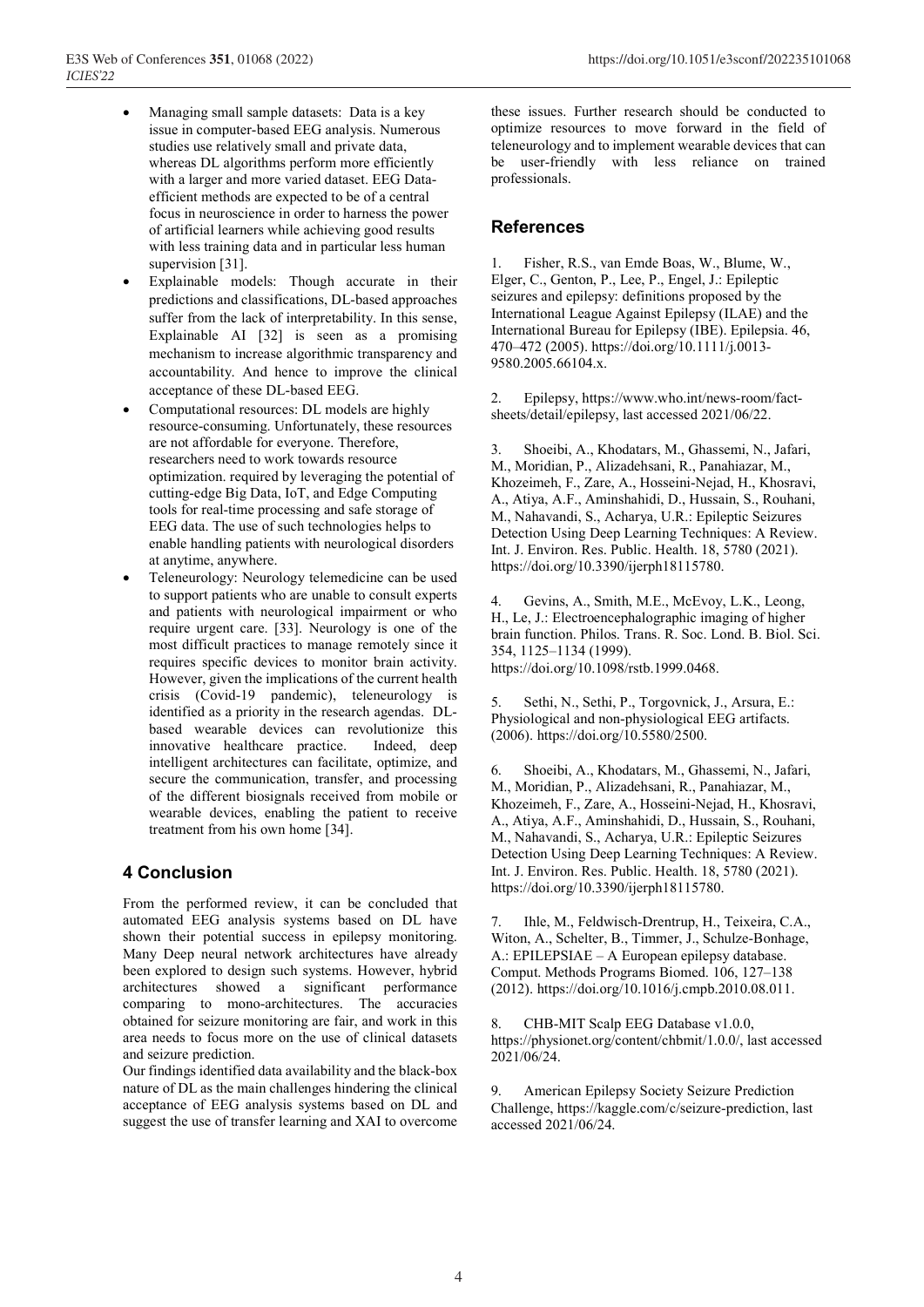10. Andrzejak, R.G., Lehnertz, K., Mormann, F., Rieke, C., David, P., Elger, C.E.: Indications of nonlinear deterministic and finite-dimensional structures in time series of brain electrical activity: Dependence on recording region and brain state. Phys. Rev. E. 64, 061907 (2001).

https://doi.org/10.1103/PhysRevE.64.061907.

11. Andrzejak, R.G., Schindler, K., Rummel, C.: Nonrandomness, nonlinear dependence, and nonstationarity of electroencephalographic recordings from epilepsy patients. Phys. Rev. E. 86, 046206 (2012). https://doi.org/10.1103/PhysRevE.86.046206.

12. UCI Machine Learning Repository: Epileptic Seizure Recognition Data Set, https://archive.ics.uci.edu/ml/datasets/Epileptic+Seizure +Recognition#, last accessed 2021/06/24.

13. Harati, A., Lopez, S., Obeid, I., Picone, J., Jacobson, M.P., Tobochnik, S.: The TUH EEG CORPUS: A big data resource for automated EEG interpretation. In: 2014 IEEE Signal Processing in Medicine and Biology Symposium (SPMB). pp. 1–5. IEEE, Philadelphia, PA, USA (2014). https://doi.org/10.1109/SPMB.2014.7002953.

14. Liu, C.-L., Xiao, B., Hsaio, W.-H., Tseng, V.S.: Epileptic Seizure Prediction With Multi-View Convolutional Neural Networks. IEEE Access. 7, 170352–170361 (2019). https://doi.org/10.1109/ACCESS.2019.2955285.

15. Liang, W., Pei, H., Cai, Q., Wang, Y.: Scalp EEG epileptogenic zone recognition and localization based on long-term recurrent convolutional network. Neurocomputing. 396, 569–576 (2020). https://doi.org/10.1016/j.neucom.2018.10.108.

16. Wei, Z., Zou, J., Zhang, J., Xu, J.: Automatic epileptic EEG detection using convolutional neural network with improvements in time-domain. Biomed. Signal Process. Control. 53, 101551 (2019). https://doi.org/10.1016/j.bspc.2019.04.028.

17. Daoud, H., Bayoumi, M.A.: Efficient Epileptic Seizure Prediction Based on Deep Learning. IEEE Trans. Biomed. Circuits Syst. 13, 804–813 (2019). https://doi.org/10.1109/TBCAS.2019.2929053.

18. Toraman, S.: Preictal and Interictal Recognition for Epileptic Seizure Prediction Using Pre-trained 2D-CNN Models. Trait. Signal. 37, 1045–1054 (2020). https://doi.org/10.18280/ts.370617.

19. Acharya, U.R., Oh, S.L., Hagiwara, Y., Tan, J.H., Adeli, H.: Deep convolutional neural network for the automated detection and diagnosis of seizure using EEG signals. Comput. Biol. Med. 100, 270–278 (2018). https://doi.org/10.1016/j.compbiomed.2017.09.017.

20. Sun, M., Wang, F., Min, T., Zang, T., Wang, Y.: Prediction for High Risk Clinical Symptoms of Epilepsy Based on Deep Learning Algorithm. IEEE Access. 6, 77596–77605 (2018). https://doi.org/10.1109/ACCESS.2018.2883562.

21. Truong, N.D., Kuhlmann, L., Bonyadi, M.R., Kavehei, O.: Semi-supervised Seizure Prediction with Generative Adversarial Networks. ArXiv180608235 Cs Stat. (2018).

22. Li, Y., Liu, Y., Cui, W.-G., Guo, Y.-Z., Huang, H., Hu, Z.-Y.: Epileptic Seizure Detection in EEG Signals Using a Unified Temporal-Spectral Squeeze-and-Excitation Network. IEEE Trans. Neural Syst. Rehabil. Eng. 28, 782–794 (2020). https://doi.org/10.1109/TNSRE.2020.2973434.

23. Borhade, R.R., Nagmode, M.S.: Modified Atom Search Optimization-based Deep Recurrent Neural Network for epileptic seizure prediction using electroencephalogram signals. Biocybern. Biomed. Eng. 40, 1638–1653 (2020). https://doi.org/10.1016/j.bbe.2020.10.001.

24. Wei, X., Zhou, L., Zhang, Z., Chen, Z., Zhou, Y.: Early prediction of epileptic seizures using a long-term recurrent convolutional network. J. Neurosci. Methods. 327, 108395 (2019). https://doi.org/10.1016/j.jneumeth.2019.108395.

25. Xu, G., Ren, T., Chen, Y., Che, W.: A One-Dimensional CNN-LSTM Model for Epileptic Seizure Recognition Using EEG Signal Analysis. Front. Neurosci. 14, 578126 (2020). https://doi.org/10.3389/fnins.2020.578126.

26. Daoud, H., Bayoumi, M.: Deep Learning Approach for Epileptic Focus Localization. IEEE Trans. Biomed. Circuits Syst. 14, 209–220 (2020). https://doi.org/10.1109/TBCAS.2019.2957087.

27. San-Segundo, R., Gil-Martín, M., D'Haro-Enríquez, L.F., Pardo, J.M.: Classification of epileptic EEG recordings using signal transforms and convolutional neural networks. Comput. Biol. Med. 109, 148–158 (2019). https://doi.org/10.1016/j.compbiomed.2019.04.031.

28. Li, Y., Liu, Y., Cui, W.-G., Guo, Y.-Z., Huang, H., Hu, Z.-Y.: Epileptic Seizure Detection in EEG Signals Using a Unified Temporal-Spectral Squeeze-and-Excitation Network. IEEE Trans. Neural Syst. Rehabil. Eng. 28, 782–794 (2020). https://doi.org/10.1109/TNSRE.2020.2973434.

29. Priya Prathaban, B., Balasubramanian, R.: Dynamic learning framework for epileptic seizure prediction using sparsity based EEG Reconstruction with Optimized CNN classifier. Expert Syst. Appl. 170,